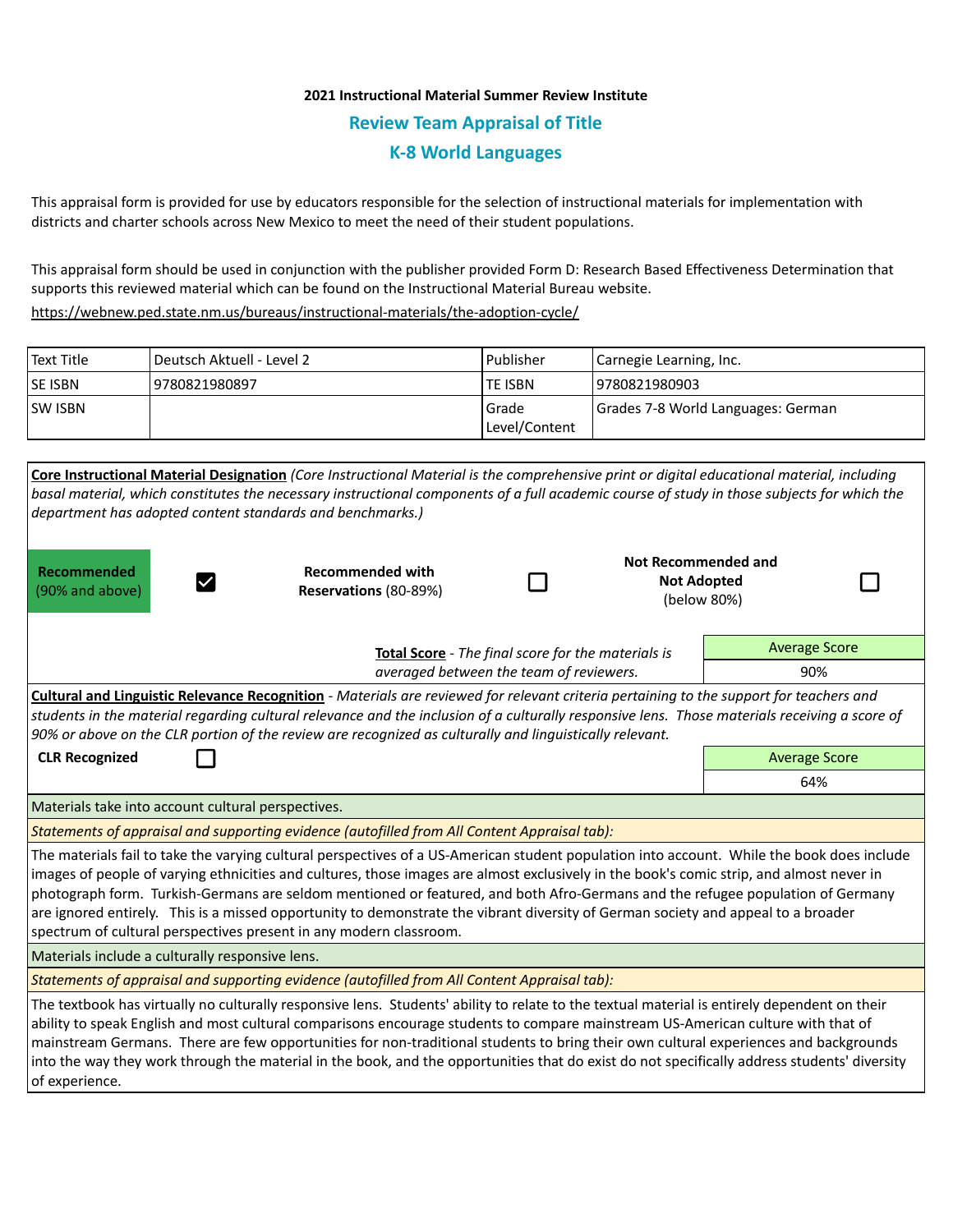Standards Review *- Materials are reviewed for alignment with the state adopted content standards, benchmarks and performance standards.*

Average Score

93%

Materials align with World-Readiness standards overall.

*Statements of appraisal and supporting evidence:* 

The materials integrate the five C's of the ACFTL NM-and World-Readiness Standards for learning languages. Students gain proficiency in the interpersonal, presentational, and interpretive modes by internalizing practices, products and perspectives of the German-speaking world. Deutsch Aktuell focuses on ensuring that students become proficient in all forms of communication addressed by the standards.

Materials align with communication standards.

*Statements of appraisal and supporting evidence:* 

Deutsch Aktuell Level II provides students with interactions in pairs/groups to negotiate meaning and sharing information, feelings, opinions, and reactions. There are several assignments included that allow students to demonstrate their comprehension meaningfully and creatively using critical thinking skills while interpreting, interacting, and creating with authentic print and audio sources. The program encourages students to inform others, to explain and persuade their classmates and other German speakers.

Materials align with cultures standards.

*Statements of appraisal and supporting evidence:* 

The text engages students with German culture by examining products, perspectives and practices of the German-speaking world. Each chapter begins with a quote that connects to the cultural Theme. Other perspectives include polls and quotes by German speakers. Students investigate the relationship between cultural perspectives, cultural products, and cultural practices.

Materials align with connections standards.

*Statements of appraisal and supporting evidence:* 

Materials expand students' knowledge and understanding of other disciplines in the *Aktuelles* culture section. Among the other academic areas they explore, are music, history, art, science, geography, literature, and math. Students also encounter more authentic perspectives in the culture section and the poems in *Literarishe Lesung.*

Materials align with comparisons standards.

*Statements of appraisal and supporting evidence:* 

The *Sprache* section of the material offers students the rules of the German grammar with comparisons that they can use, for example, to compare word order in German with word order in English. This section also contains tips on how to pronounce diphthongs and other sounds in German. The *Vergleiche* questions are presented in almost every chapter to encourage students to compare shopping, sightseeing, education, music and more in the German culture with those practices or products in their own culture.

Materials align with communities standards.

*Statements of appraisal and supporting evidence:* 

Materials provide students with opportunities to build online communities with German speakers by sharing a video about their school or home with a German class, or commenting on films, books, and music on German language-sites. Deutsch Aktuell Level II also shows students how to travel successfully in Germany and build online communities with German speakers they can understand and enjoy at this level. There is a myriad of content areas the textbook connects to allowing students to develop their interests in connection with German-speaking communities.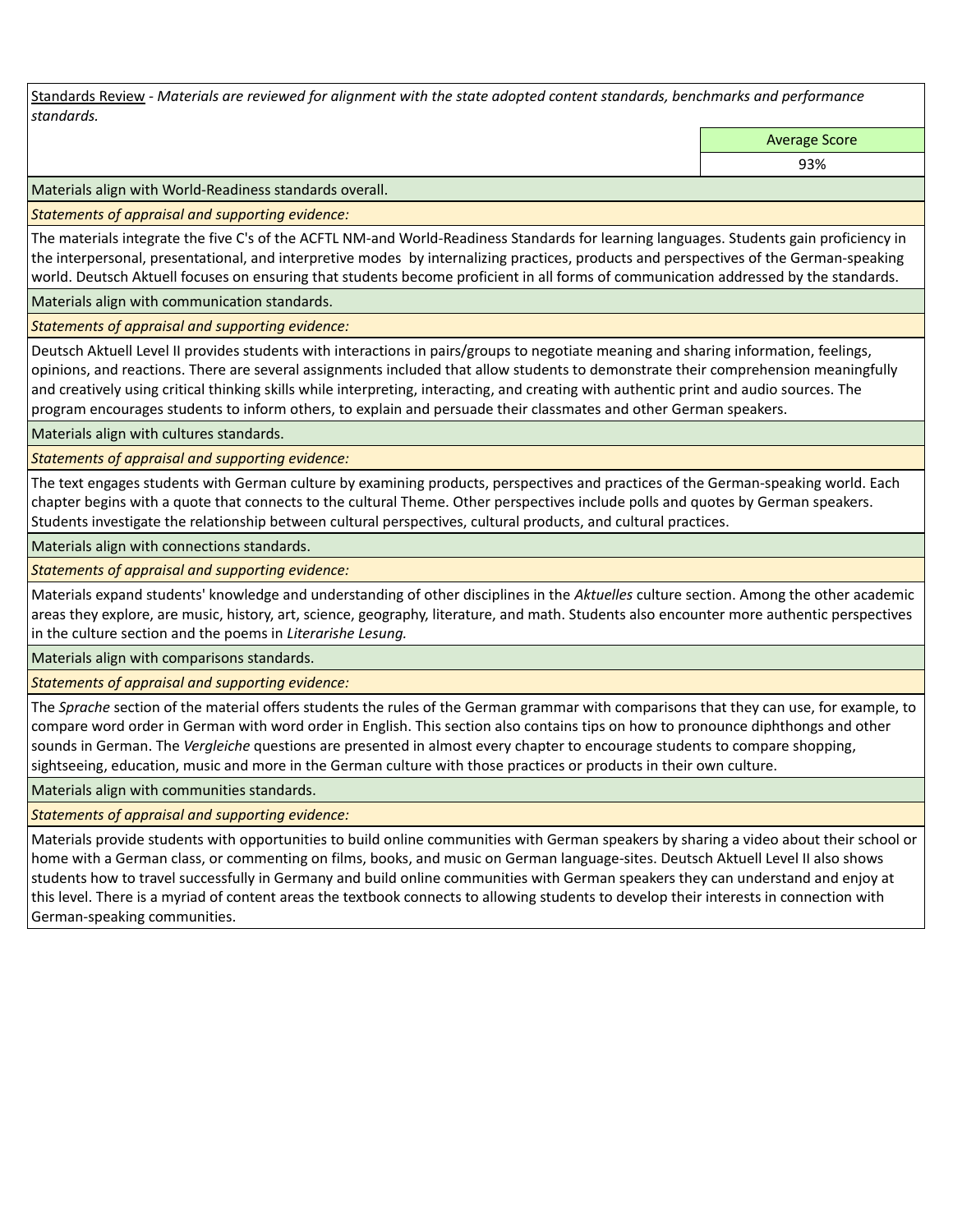**WL Content Review** *- Materials are reviewed for relevant criteria pertaining to the support for teachers and students in the specific content area reviewed.*

Average Score

92%

Materials provide a selection and range of high-quality texts worthy of students' time and attention, exhibiting exceptional craft and thought and/or providing useful information.

*Statements of appraisal and supporting evidence:* 

Deutsch Aktuell 2 provides high-quality, well-crafted texts in several categories. The Hintergrund category provides useful information in English about German culture and language in preparation for reading a dialog. The Aktuelles section gives current cultural information, and may be in English or German. Lesestucke are reading selections in German. The comic strip, "Alle meine AWFs", tells a serialized story about teens in Germany and introduces colloquial expressions. The Land und Leute section provides geographical and demographic information. Finally, the Literarische Lesung section connects the chapter theme with a literary selection.

Questions in the materials are high-quality text-dependent and text-specific questions. The overwhelming majority of these questions are text-specific and draw student attention to the particulars in the text.

*Statements of appraisal and supporting evidence:* 

Questions in Deutsch Aktuell 2 are typically high quality. Most are text-specific, including the following types: Questions in the blue Analyse boxes call on students to analyze, evaluate, or synthesize particular portions of the text. Tasks in the green Vergleiche boxes ask students to compare aspects of German culture and language to English based on the text. Questions in the blue Noch etwas section are for enrichment but are related to the text.

Materials provide scaffolding and supports to enable students' learning of world languages.

*Statements of appraisal and supporting evidence:* 

The materials provide scaffolding and support via differentiated content, processes, products, and learning environments. There are basic comprehension questions for learners at the appropriate comprehension level, as well as analytical and comparison questions to challenge learners to engage in critical thinking skills. Illustrations, photographs, graphics, and text features such as bold face, highlighting, and color coding, are supports that help students to navigate the text. Activities are often offered for partners and small groups, both in the classroom and online. Differentiated products include scripted dialogs, independent writing and research assignments, problem solving activities, and project-based assessments. Digital resources offer individualized pacing as well as engaging activities such as video, audio, electronic flashcards, games, and e-readers.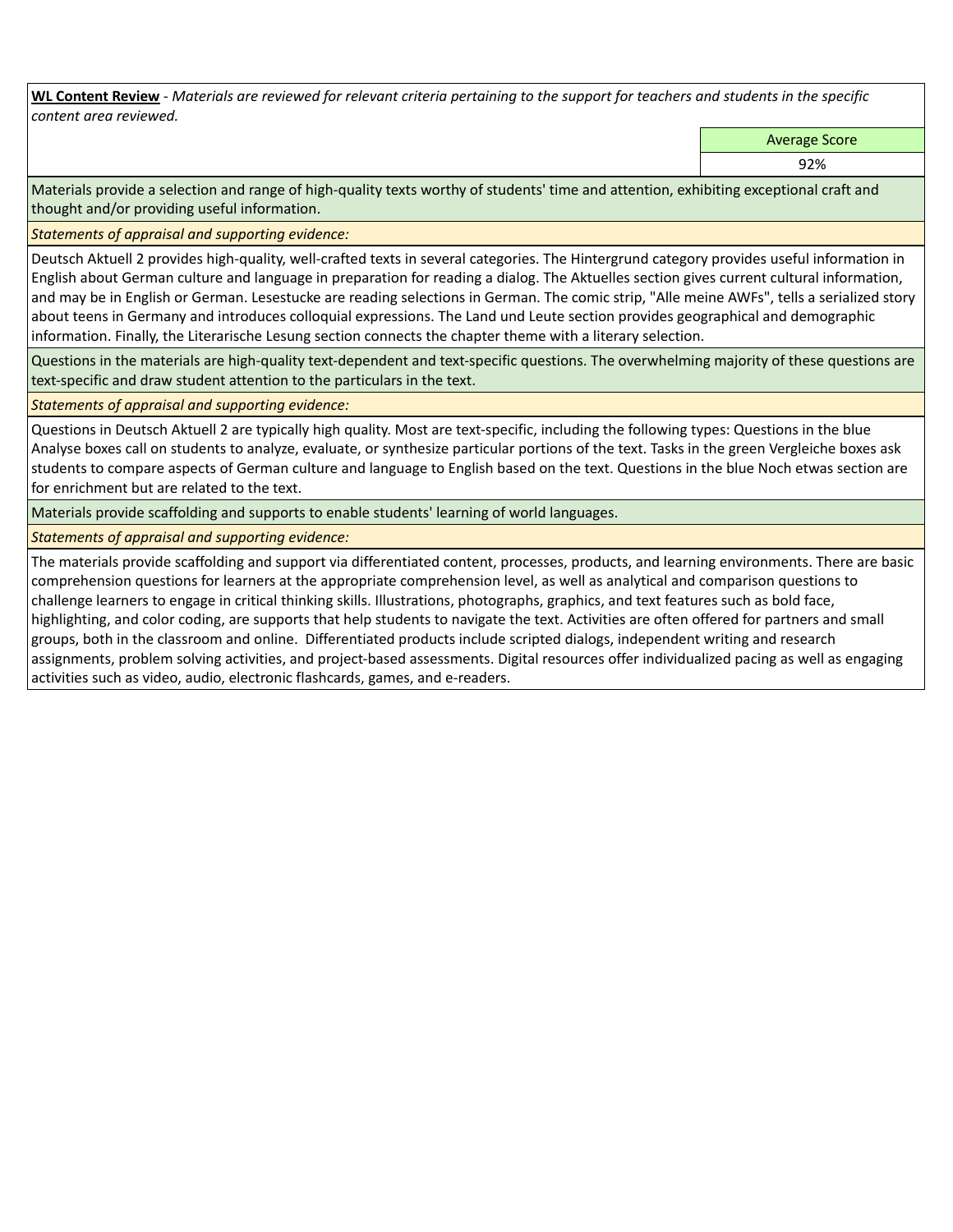**All Content Review** *- Materials are reviewed for relevant criteria pertaining to the support for teachers and students in the material regarding the progression of the standards, lesson structure, pacing, assessment, individual learners and cultural relevance.*

Average Score

79%

Materials are coherent and consistent with the standards that all students should study in order to be college and career ready.

*Statements of appraisal and supporting evidence:*

Deutsch Aktuell 2 materials address the college and career readiness standards primarily in the extension activities. This includes the Du bist dran section, which typically has a pre-AP icon attached. It includes activities for practicing interpersonal, interpretive, and presentational communication. The other type of extension activities are the final projects of the Machen wir weiter! section. This section also shows the pre-AP icon. In addition to showcasing mastery of the communication standards, students make connections to other disciplines with these project-based assessments.

Materials are well designed and take into account effective lesson structure and pacing.

*Statements of appraisal and supporting evidence:*

The materials follow a coherent structure. Each chapter follows a theme, with an essential question and a student contract showing learning goals. Each chapter contains two lessons, each of which features new vocabulary, expressions, dialogs, grammar, cultural and informational readings, and activities for interacting with the material. The pacing of each chapter begins with concrete basics of vocabulary and expressions, then moves into grammar and reading comprehension, finishing with independent and interactive tasks.

Materials support teacher planning, learning, and understanding of the standards.

*Statements of appraisal and supporting evidence:*

The Teacher's Edition provides a scope and sequence that is viewable at a glance, a model chapter lesson plan that is adaptable to all of the chapters, and professional learning resources online. The ACTFL and New Mexico World Readiness Language Standards are provided in depth at the beginning of the teacher edition and are mentioned as subtitles in both the teacher and student edition throughout the text. Margin notes support the teacher with day-to-day planning and modifying of instruction.

Materials offer teachers resources and tools to collect ongoing data about student progress on the standards.

*Statements of appraisal and supporting evidence:*

The provided materials offer teachers some resources for collecting data about student progress. However, these resources are few and far between, being particularly concentrated in the first few pages of the Annotated Teacher's Edition, and several of the Teacher's Notes scattered throughout the rest of the book. The materials do not include rubrics, scoring guidelines, or suggestions for translating proficiency into scores. For a new or inexperienced teacher this would force them to look for resources elsewhere. Despite this, the materials provide a substantial number of assessment opportunities across all modes of communication. In some cases, multiple assessments are presented on the same page, which allows teachers to re-assess or differentiate the way in which they assess students' abilities.

Materials support effective use of technology to enhance student learning.

*Statements of appraisal and supporting evidence:*

Use of technology, by both students and teachers, is well supported by the materials. The textbook integrates many different types of technology and specifically calls for their use at different points throughout the book (which is advantageous when trying to keep track of so many varying online components). The textbook encourages teachers to create Flip Grids, to send students online to do research, to write emails, and to access online practice tests posted by German organizations, for example. Additionally, the materials include a strong online component, with significant opportunities for students to practice, and includes a list of useful online components and apps at the beginning of the textbook.

Materials can be easily customized for individual learners.

*Statements of appraisal and supporting evidence:* 

The materials provide customization appropriate for some learners. All chapters in the book include Accelerate / Decelerate / Expand opportunities for teachers to take advantage of. They provide suggestions for teachers to accommodate students who have finished early and need stretch goals, students who are having trouble understanding the material, and students who simply want a more thorough look at the topic. However, the book never addresses students who require linguistic support or who are not native English speakers. Many of the Accelerate / Decelerate / Expand opportunities also lack depth and are time filler activities at best.

Materials give all students extensive opportunities and support to explore key concepts.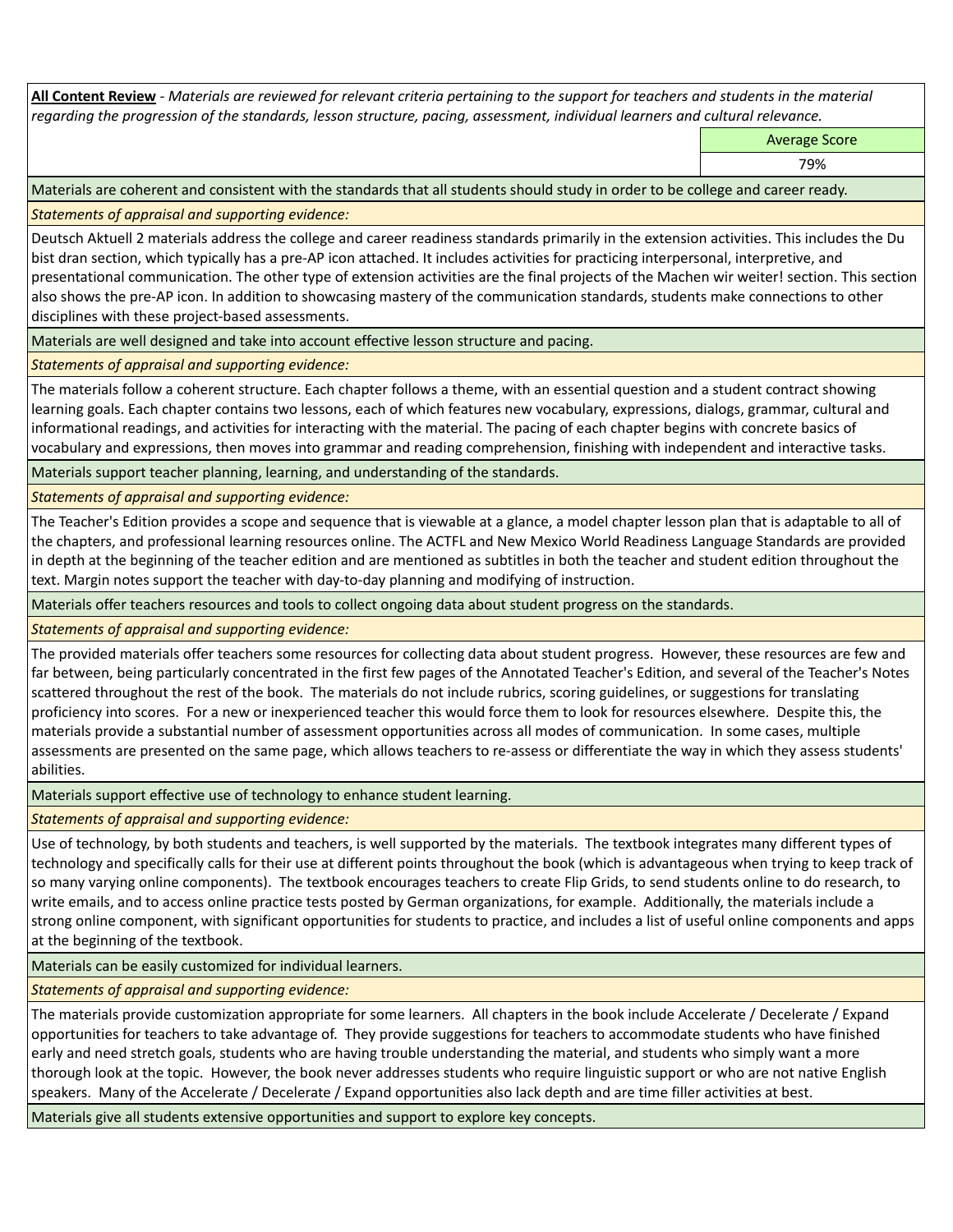*Statements of appraisal and supporting evidence:*

This is one of the strongest points in the textbook. Accompanying nearly every print and audio text, students and teachers have discussion opportunities in the form of the textbook's Analyse segments. These are often very thought-provoking activities, which encourage students to look at a piece of media in a new light or in a way they might not have otherwise thought about it. They often explore themes such as how people relate to one another, how they relate to their society and culture, and how they exist in the world around them.

Materials take into account cultural perspectives.

## *Statements of appraisal and supporting evidence:*

The materials fail to take the varying cultural perspectives of a US-American student population into account. While the book does include images of people of varying ethnicities and cultures, those images are almost exclusively in the book's comic strip, and almost never in photograph form. Turkish-Germans are seldom mentioned or featured, and both Afro-Germans and the refugee population of Germany are ignored entirely. This is a missed opportunity to demonstrate the vibrant diversity of German society and appeal to a broader spectrum of cultural perspectives present in any modern classroom.

Materials include a culturally responsive lens.

*Statements of appraisal and supporting evidence:*

The textbook has virtually no culturally responsive lens. Students' ability to relate to the textual material is entirely dependent on their ability to speak English and most cultural comparisons encourage students to compare mainstream US-American culture with that of mainstream Germans. There are few opportunities for non-traditional students to bring their own cultural experiences and backgrounds into the way they work through the material in the book, and the opportunities that do exist do not specifically address students' diversity of experience.